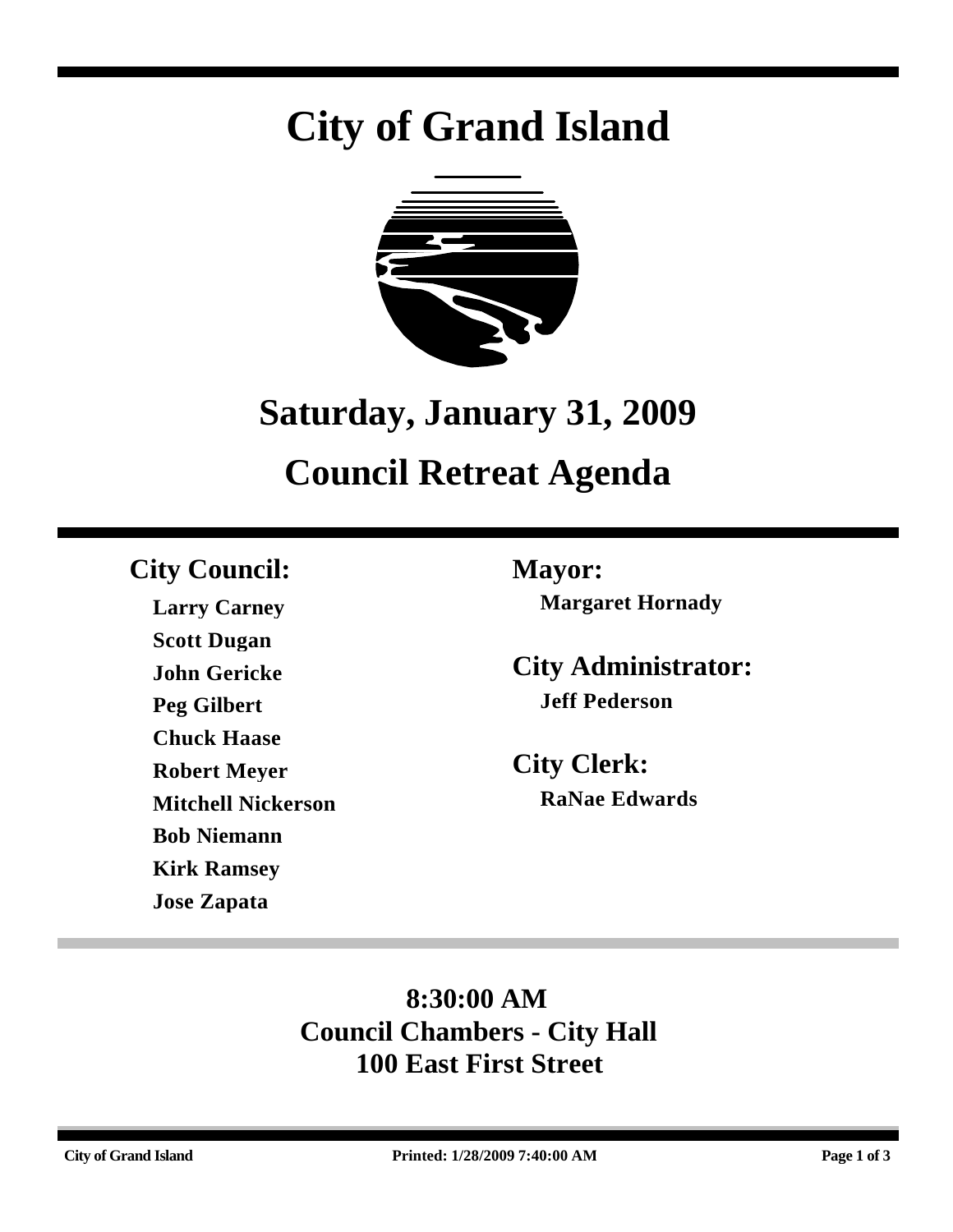#### **Call to Order**

**This is an open meeting of the Grand Island City Council. The City of Grand Island abides by the Open Meetings Act in conducting business. A copy of the Open Meetings Act is displayed in the back of this room as required by state law.**

**The City Council may vote to go into Closed Session on any agenda item as allowed by state law.**

#### **Invocation**

**Pledge of Allegiance**

**Roll Call**

## **A - SUBMITTAL OF REQUESTS FOR FUTURE ITEMS**

**Individuals who have appropriate items for City Council consideration should complete the Request for Future Agenda Items form located at the Information Booth. If the issue can be handled administratively without Council action, notification will be provided. If the item is scheduled for a meeting or study session, notification of the date will be given.**

### **B - RESERVE TIME TO SPEAK ON AGENDA ITEMS**

**This is an opportunity for individuals wishing to provide input on any of tonight's agenda items to reserve time to speak. Please come forward, state your name and address, and the Agenda topic on which you will be speaking.**

## **MAYOR COMMUNICATION**

**This is an opportunity for the Mayor to comment on current events, activities, and issues of interest to the community.**

#### **- - SPECIAL ITEMS**

**-1 Welcome/Introduction**

**-2 Budget Overview**

- **-3 Department Presentations**
- **-4 Capital Improvements Plan/Funding**